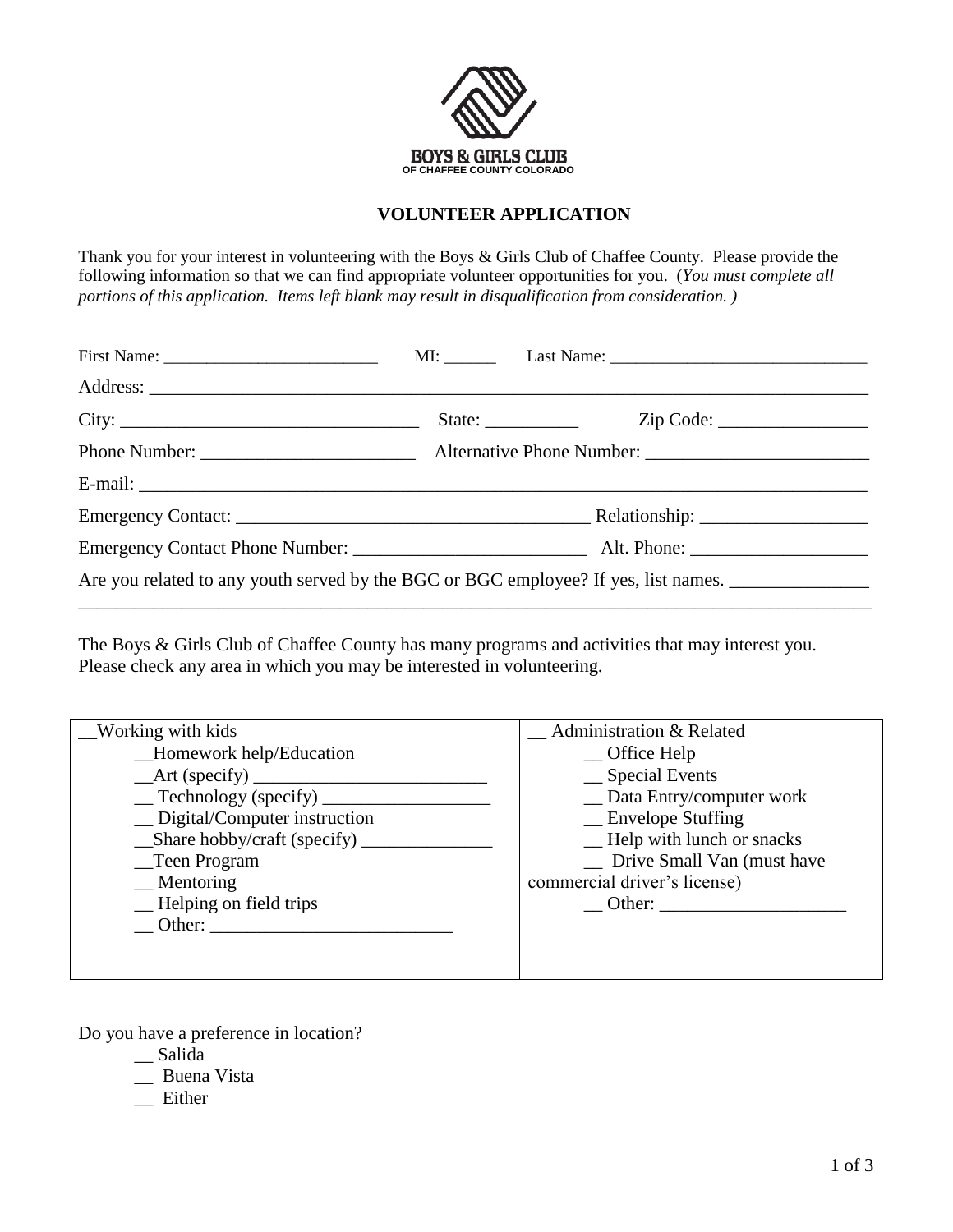Please state any other information that would be helpful in determining a good volunteer placement for you (including type of volunteer work, ages of youth you most identify with, previous volunteering etc.)

\_\_\_\_\_\_\_\_\_\_\_\_\_\_\_\_\_\_\_\_\_\_\_\_\_\_\_\_\_\_\_\_\_\_\_\_\_\_\_\_\_\_\_\_\_\_\_\_\_\_\_\_\_\_\_\_\_\_\_\_\_\_\_\_\_\_\_\_\_\_\_\_\_\_\_\_\_\_\_\_\_\_\_\_\_

| What days and times would you be interested in volunteering? |                                                                              |                       |  |  |
|--------------------------------------------------------------|------------------------------------------------------------------------------|-----------------------|--|--|
| One time                                                     | What kind of time commitment are you willing to make?<br>6 weeks to 3 months | 3-6 months            |  |  |
| $6-9$ month's                                                | $9-12$ months                                                                | Other time commitment |  |  |

#### **REFERENCES**

Please provide the names of three individuals, not related to you whom you have known for a period of time, which can provide a reference. Do not leave any information blank.

| Name | Address, City, State | Telephone         | Nature of    | Length of    |
|------|----------------------|-------------------|--------------|--------------|
|      |                      | (incl. area code) | relationship | relationship |
|      |                      |                   |              |              |
|      |                      |                   |              |              |
|      |                      |                   |              |              |
|      |                      |                   |              |              |
|      |                      |                   |              |              |
|      |                      |                   |              |              |

I authorize the Boys & Girls Club of Chaffee County to investigate all statements in this application. I also authorize Boys & Girls Club of Chaffee County to conduct a background check to include a criminal record check (if I am 18 or older) and reference check. I hereby acknowledge that I have read and understood the preceding statement.

\_\_\_\_\_\_\_\_\_\_\_\_\_\_\_\_\_\_\_\_\_\_\_\_\_\_\_\_\_\_\_\_\_\_\_\_\_\_\_\_\_\_\_\_\_\_\_\_\_\_\_\_ \_\_\_\_\_\_\_\_\_\_\_\_\_\_\_\_\_\_\_\_\_\_\_\_\_\_\_\_\_\_\_\_

Signature Date

**Equal Opportunity Statement:** Qualified applicants receive consideration without discrimination because of gender, age, religion, marital status, sexual orientation, race, color, creed, national origin or disability.

## **Please return along with the attached "AUTHORIZATION FOR BACKGROUND CHECK"**

**Boys & Girls Club of Chaffee County PO Box 1430 Salida, CO 81201 Attention: volunteering**